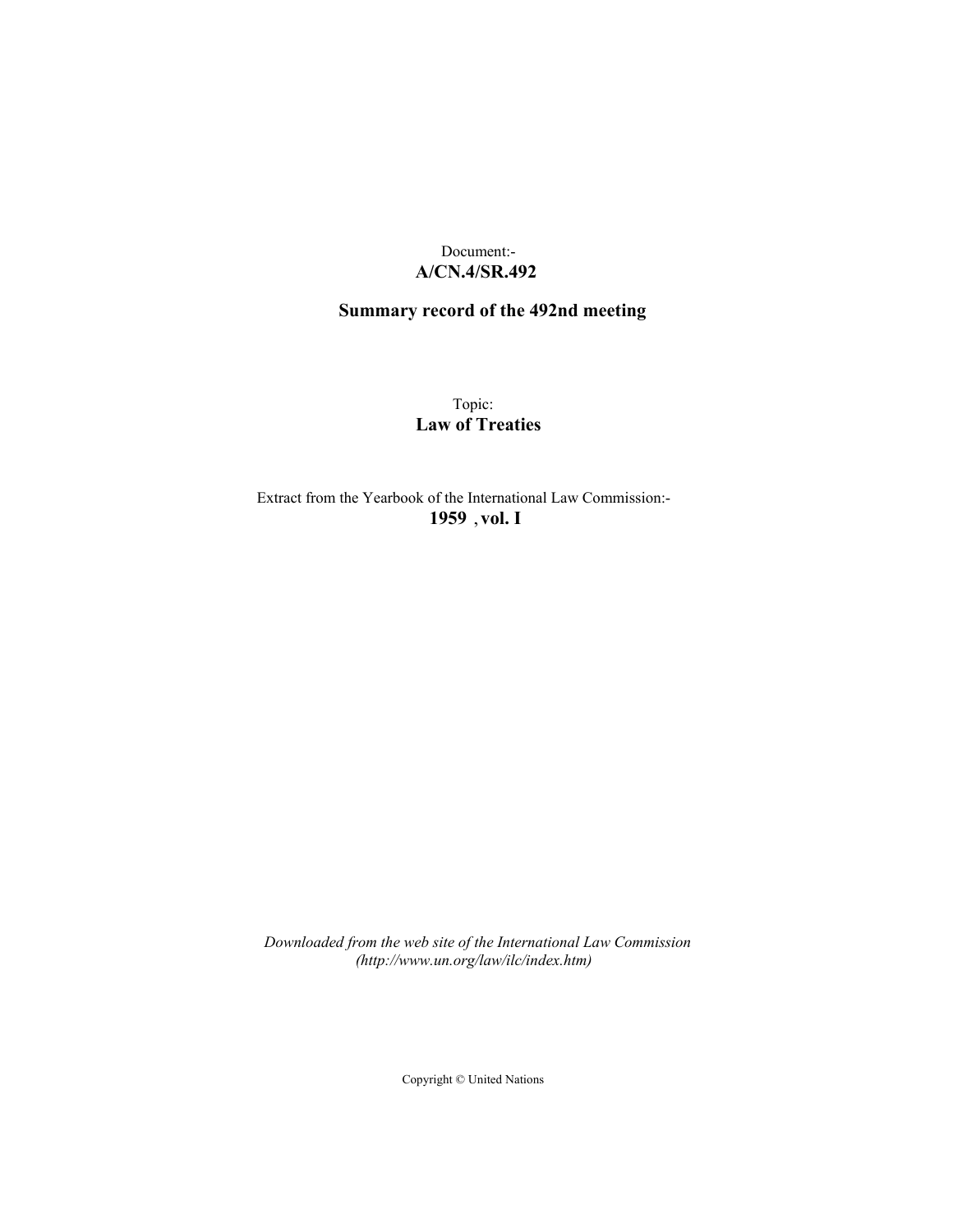code at all, since they concerned interpretation rather than validity. The Drafting Committee might be asked to look into that question. Paragraph 1 might better be placed at the end of the article, an arrangement which might perhaps meet the point raised by Mr. Verdross.

24. Mr. EL-KHOURI, referring to paragraph 3, thought that it would be desirable to mention in the treaty itself the authority by virtue of which a State claimed to be competent to conclude a treaty on behalf of a protected or semi-sovereign State or territory, such as a mandated territory; in the latter case, the international organization from which the mandate was held should be named. In the case of a protected State, it should be specified whether the representation was arbitrary or by agreement between the protecting and the protected State. In order that a treaty made by the protecting State on behalf of the protected State should be binding on the latter, it was necessary that evidence of the authority by virtue of which the protecting State claimed to be acting should be given.

25. Mr. SCELLE thought that, if paragraph 1 was retained, it might be better to say that the presence of a preamble or conclusion might or might not have juridical importance, but that that depended on the interpretation, which should be dealt with elsewhere in the code. A conclusion, if it summarized the purpose of the agreement, might have a great and precise juridical validity, whereas often a preamble might not.

26. Mr. ALFARO said that article 16 would have to be discussed in great detail. On the whole, the article was well-conceived and a good introduction to the remainder of the code. He had, however, some doubts about the reference to preambles in paragraph 1. They were not usually a juridical requirement, but there was an important precedent in the United Nations Charter, which should not be disregarded. When the original chapters 1 and 2 of the Dumbarton Oaks Proposals had been discussed, some delegations had suggested that the principle *pact sunt servanda* should be incorporated in the body of the Charter itself, but the five permanent members of the Security Council had opposed the idea, and it had been finally agreed that the principle should be incorporated in the Preamble. At the United Nations Conference on International Organization, held at San Francisco in 1945, the committee responsible for drafting Chapter I of the Charter had approved a text, later adopted in plenary session,<sup>2</sup> to the effect that the Preamble would have the same juridical validity as the Articles themselves.

27. Mr. AGO said that he would have several comments to make when the article was discussed in detail. In principle, it might perhaps be better to begin the article with a reference to the requirements which were really conditions of validity of a treaty, and to refer later to those elements which were frequently inserted in a treaty but were not conditions for its validity.

28. Mr. AMADO said that the contents of article 16 were not fully in keeping with its title, "Certain essentials of the text"; matters which were admittedly not essential appeared in some of the paragraphs, particularly paragraph 5. The article in general seemed somewhat premature. The provisions concerning entry into force were elaborated in article 41 and so might be unnecessary in article 16. It would probably be preferable to deal with the various questions in their proper context in the code rather than in a preliminary article.

The meeting rose at 6 p.m.

## **492nd MEETING**

*Tuesday, 12 May 1959, at 9.45 a.m.*

*Chairman:* Sir Gerald FITZMAURICE

**Law of treaties (A/CN.4/101)** *(continued)*

[Agenda item 3]

ARTICLE 16 *(continued)*

1. The CHAIRMAN invited the Commission to continue its debate on article 16 *(Certain essentials of the text).*

2. Mr. PAL said he could not agree with the remark made by Mr. Verdross (491st meeting, para. 22) that the negative approach in article 16, paragraph 1, was relatively unnecessary. From the trend of the observations made by some members it appeared that there was some misapprehension as to the purport of the paragraph. The paragraph was not intended to assess the value of a preamble and did not in the least minimize its value should one be provided. It only stated that a preamble was not a "juridical requirement" in the sense that its absence would not be a fatal formal shortcoming. The confusion might have arisen from the difference between the French phrase *"une condition requise du point de vue juridique"* and the English "juridical requirement". He had some doubts, however, about the article as a whole; in particular, he was not sure that the term "essential" was used consistently in the same sense throughout the article. In some cases the word appeared to mean a requirement affecting validity, but in others it apparently did not have that sense. The requirement of paragraph 2, for example, would affect the very foundation of the treaty, while the requirement of a ratification clause envisaged in paragraph 6 would not mean that its absence would affect the validity of a treaty. The term "essential" might have to be modified and some provision might have to be added concerning performance and non-performance dealt with in the Special Rapporteur's fourth report (A/CN.4/120).

3. Mr. KHOMAN said that, although the content of article 16 was fairly comprehensive, if the title "Certain essentials of the text" were construed strictly, it would be seen that only paragraphs 2 and 3 referred to essential matters, whereas the remainder related to discretionary clauses *(clauses facultatives).* He found some difficulty about paragraph 1, because, while that provision stated that a preamble was not a juridical requirement, the reference in paragraph 2 to "a preambular recital" implied that it might become so, inasmuch as it might indicate the States on whose behalf a treaty was initially drawn up. The title might be reworded to conform with the essentials set out in paragraphs 2 and 3; he suggested "Essential and non-essential clauses of the text". Alternatively, paragraphs 4, 5 and 6 might be placed in a separate article under the heading of "Discretionary clauses", and paragraphs 1, 2 and 3 might bear the title "Compulsory clauses". He had no objection to paragraph 1; indeed, it might be just as well to begin with the negative form.

<sup>2</sup>  *United Nations Conference on International Organization, Ninth Plenary Session,* 25 June 1945, vol. **1,** p. **614.**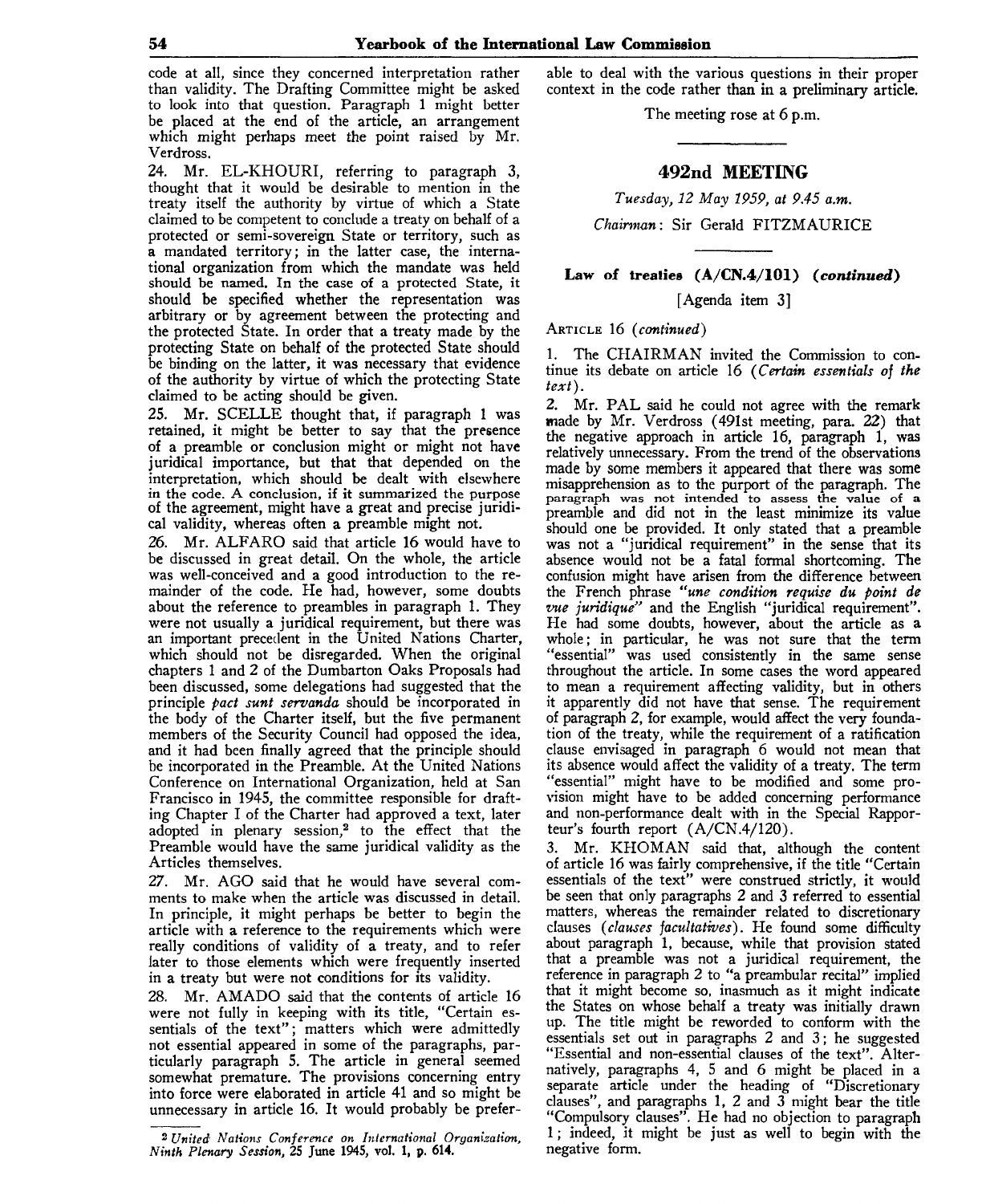4. Mr. HSU thought that most of the criticism was directed against the form rather than against the substance of the article, partly because it was more in the nature of an extract from a textbook or advisory opinion than an article in a code. It would seem that the traditional way of setting out the clauses in a code was to state what was necessary rather than what was unnecessary. The substance of the article might be readily accepted and the difficulties overcome by redrafting.

Mr. YOKOTA agreed with the basic idea underlying article 16. Paragraphs 1 and 2 stated the essentials and paragraphs 4 and 6 what was desirable. Those four paragraphs might therefore be retained in that order, although the separation into two articles suggested by Mr. Khoman might be preferable. Paragraph 5, however, stated neither what was essential nor what was desirable. The passage concerning entry into force on signature was not concerned with the essential or the desirable, but with the legal effect of signature, which was more clearly stated in article 29, paragraph 2. The passage concerning continuance in force was likewise misplaced, for it bore in fact on the temporal validity of treaties. The substance of paragraph 5 should therefore be redistributed in more suitable contexts elsewhere in the code. Paragraph 1 had some significance as an introductory clause and was certainly harmless, but as it resembled a textbook description, it might be better placed in the commentary than in the text of the code itself.

6. Mr. LIANG, Secretary of the Commission, said that article 16 might more properly be regarded as a commentary on article 15 than as an article in its own right. The term "essential" was a difficult one, because it covered three different concepts, all of which appeared in the various paragraphs of the article. It might be construed to mean "essential for the validity of a treaty", or "essential for the discharge of the obligations involved", or "essential for the more effective operation of the treaty". For the first concept, that of formal validity, only one provision might be conceived as being essential, the statement of the rights and obligations of the parties. The question might be asked whether a statement of the identity of the parties concerned was essential, and hence whether that did not also apply to a preamble. When the term "text" had been discussed, he had expressed the view (487th meeting, para. 54) that signatures did not form part of texts, so that a statement of the names of the parties as well as a statement of the rights and obligations was an essential minimum for validity. All the other provisions in article 16 dealt with the other two constructions of the term "essential" and those clauses might be set out in their proper place when the issues to which they referred were covered. To collect all the general principles in the context of article 16 might cause congestion.

7. Mr. TUNKIN agreed with Mr. Verdross that paragraph 1 was unnecessary, since it would be quite impossible ever to enumerate in the code all the particulars which were not essentially required in the text of a treaty. Such an enumeration might perhaps be of some value in the commentary for the use of students, but everyone actually concerned with making treaties knew what juridical requirements they should or should not contain.

8. Paragraph 2 was the only one which indicated the essential parts of a text, whereas all the other paragraphs related to discretionary clauses. According to that paragraph it was essential to indicate the States on whose behalf the treaty was initially drawn up. However, some texts adopted by international organizations, notably the international labour conventions, were not signed at all; they were accepted by the International Labour Conference and the instruments of ratification were deposited with the International Labour Office. The texts of those conventions, therefore, did not bear any signatures from which the identity of the States parties could be inferred. It was open to question, therefore, whether an indication of the parties was really essential in the text of a treaty.

9. Paragraph 3 hardly came within the scope of article 16 and was not entirely acceptable in principle, as it might conceivably be interpreted as a legalization of colonial dependency, which, in his opinion, was incompatible with the spirit of the United Nations Charter.

10. He agreed with Mr. Sandström, who had said (491st meeting, para. 23) that paragraphs 5 and 6 were not relevant where they stood; their proper context was the articles dealing with entry into force, ratification, accession and so forth. It was doubtful, moreover, whether the provisions of paragraph 6 were a correct statement of prevailing practice. It was certainly not the practice to specify the ratifying authority in a treaty; it was usually stipulated that ratification should be carried out in accordance with constitutional processes. Paragraph 6 was therefore unnecessary and probably unacceptable; some of its provisions, if suitably amended, might well be.placed in the commentary.

11. Mr SCELLE pointed out that the French and English texts of paragraph 4 did not correspond and that the French text was contradictory internally, inasmuch as it stated that matters described as *de rigueur* were not essential; that, however, was merely a drafting matter.

12. Paragraph 5 was rather confusing, especially if read in the light of article 17, paragraph 1. It appeared to state that a treaty might enter into force on signature. Such a notion could not be accepted, since most treaties in the strict sense of the word entered into force only when ratified, although certain agreements which were not formal treaties might enter into force on signature. Signature, as article 17 implied, was simply evidence of the will to agree and did not commit the constitutional organs, but only the plenipotentiaries. At the very least paragraph 5 would have to be redrafted. 13. Mr. AMADO said that, in keeping with prevailing practice, if a treaty was to come into force on signature an express declaration to that effect was necessary; in the absence of such a declaration, the treaty entered into force only after ratification. That being so, the process described in paragraph 5 was the precise reverse of the ordinary practice. Entry into force and ratification were correlative terms. Entry into force on signature was exceptional, save in Anglo-Saxon law. The rule was entry into force after ratification.

14. Mr. BARTOS said that, if paragraph 3 were adopted as it stood, it might hamper the attainment of independence by territories or countries in the class referred to in the paragraph. It seemed to imply that treaties entered into on behalf of such territories by the administering Power would continue to be binding on those territories after they attained independence. He agreed that where the administering Power indicated that it made a treaty on behalf of a particular territory, the latter would be bound so long as the power relationship remained unchanged. The General Assembly had discussed at length whether international treaties embodying concessions and international obligations which imposed burdens on colonial territories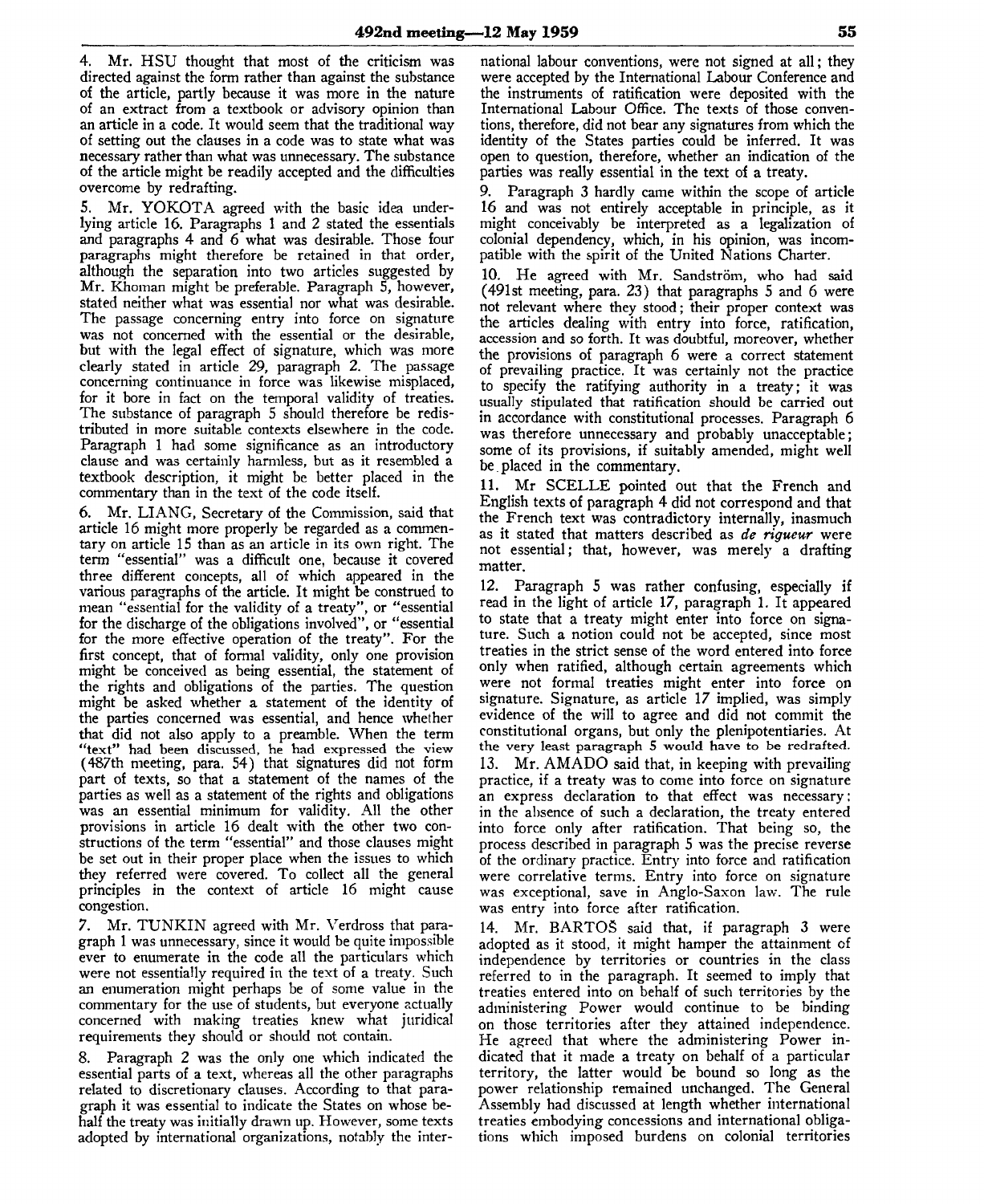should continue to be binding after the territories attained independence. In Latin America, at any rate, the theory had long been held that such treaties ceased to be valid at that stage. Admittedly, that was a separate question, which had not been and should not be dealt with by the Special Rapporteur; but paragraph 3 as it stood created the possibility of arriving at conclusions which conflicted with the majority opinion in the Assembly. The paragraph should at least be amended to show that such treaties might be valid, like international obligations, only for the States which concluded them.

15. With regard to paragraph 5, he said that the practice on the continent of Europe and in Latin America was that, unless otherwise expressly provided, a treaty entered into force on ratification. Paragraph 5 said precisely the reverse. Furthermore, in many European States, there was sometimes an internal struggle between the legislature and those executive organs which were eager to bring treaties into force as soon as possible. Hence, opinion in those States might hesitate to accept the proposition that a treaty entered into force on signature. On that point he agreed with Mr. Scelle.

16. With regard to paragraph 6, he entirely agreed with Mr. Tunkin. It was not for the plenipotentiary who participated in the preparation of the treaty to indicate the competent organ, which- would, in fact, be indicated by the constitution. The paragraph would have to be amended.

17. Mr. FRANCOIS observed that it was true that a treaty in the strict sense could not be deemed to enter into force on signature. Nevertheless, the only difference between an obligation which was not a treaty and a treaty in the strict sense was often the ratification clause. If the instrument contained no ratification clause, it was impossible to say whether it was a treaty or some other obligation. The formula in paragraph 5 was correct to that extent; for example, the Barcelona Declaration of 1921 recognizing the right to a flag of States having no sea-coast<sup>1</sup> had been regarded as a treaty by some States, and ratified by them as such, whereas others had held it to be an agreement not needing ratification. Accordingly, it was true to say that, in the absence of any indication to the contrary in an agreement or treaty, it might be deemed to be in force on signature, since it was impossible to say whether an instrument lacking a ratification clause was or was not a treaty.

18. The continuance in force of a treaty until terminated by the mutual consent of all the parties should preferably not be dealt with in paragraph 5. He was definitely opposed to the idea of treaties of indeterminate duration which could not be terminated save by mutual agreement. Such arrangements were no longer generally accepted in domestic law; it was generally recognized that, if the circumstances in which a treaty had been made changed materially, the parties had the right *to* free themselves from the obligation. Naturally, the great difference between domestic and international law was that no such unilateral declaration could be made in domestic contract law; a private party wishing to be released of its contractual obligations had to apply to a court of law if the contract was not terminated by consent—whereas

1 League of Nations, *Treaty Series,* vol. VII, 1921-1922, No. 174.

in international law such recourse to a judicial authority was not always possible. Nevertheless, it should not be stated that, in the absence of a denunciations clause, a treaty remained in force until all parties agreed that it had lapsed. Undoubtedly there was some risk to the principle *pacta sunt servanda,* but practice and the development of the law of nations no longer adhered strictly to the theory that termination must always be effected by consent.

19. Mr. PADILLA NERVO agreed with the speakers who had pointed out that the general structure of article 16 was hardly suitable to the subject. The essentials mentioned in the article related to formal validity only; the heading of the article was therefore incomplete. It would be wiser to refer only to all the prerequisites of a text which had to be present for the purpose of formal validity. References to matters which were merely conducive to formal validity, such as those made in paragraph 4, were unnecessary. He also agreed with Mr. Scelle's and Mr. Amado's comments on paragraph 5. Furthermore, he pointed out that some of the provisions of article 16 would more properly be discussed in connexion with the interpretation of treaties. 20. The CHAIRMAN, speaking as Special Rapporteur, summarized the debate on article 16.

21. There seemed to have been some misunderstanding with regard to the intention of paragraph 6. That paragraph was meant to relate not to the constitutional processes of ratification but only to the way in which instruments of ratification were deposited. Naturally, no treaty could specify the ratifying authority. The misunderstanding could be removed by redrafting, but it was important that a treaty should indicate the mode of depositing ratifications.

22. There seemed to be a general feeling that paragraph 5 was unnecessary, since it anticipated matters dealt with in subsequent articles of the code. If the paragraph were retained, however, it might simply refer to the parts of the code dealing with the entry into force and continuance in force of treaties. Mr. Frangois had referred to the case of treaties containing no clause concerning duration or termination; in reply, he said that his fourth report (A/CN.4/120) dealt fully with the *clausula rebus sic stantibus*. Perhaps the pertinent passage in paragraph 5 was too terse, and it might be wise either to omit the passage ("or necessarily . . .") or to refer to other, fuller provisions in the code.

23. With regard to the question of entry into force on signature, he agreed with Mr. Frangois and thought that Mr. Scelle and Mr. Amado had failed to take sufficiently into account how heavily paragraph 5 was qualified. The paragraph laid down a residual rule which was applicable only if there was no other way in which the contrary could be inferred. One of the Commission's greatest difficulties in dealing with the law of treaties was to draft clauses covering the many different kinds of existing treaties and international agreements. The provision had *to* apply, not only to formal treaties, which were subject to ratification, but also to such instruments as exchanges of notes, which entered into force on signature or on exchange. Accordingly, since ratification was not a condition applicable to all international agreements, it could not be referred to in a residual rule.

24. Some speakers had criticized the title of the article because it extended to matters not indicated in the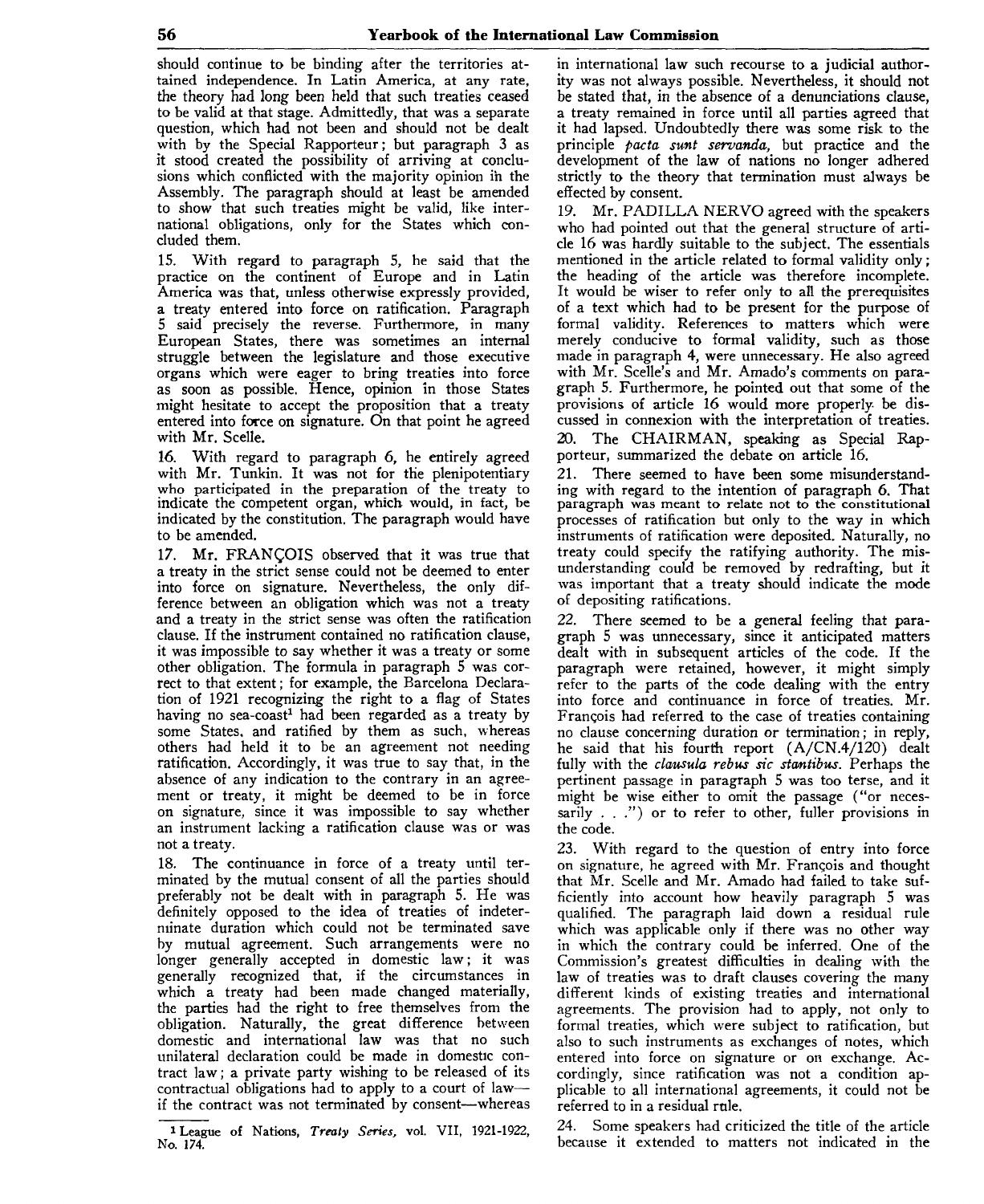text, while others had criticized the article because it did not conform to the title. It might be possible to redraft the title so that it covered all the contents; the underlying thought, however, had been that it was essential for a text to contain certain indications, and very desirable for it to contain others for the proper functioning of the treaty. If the Commission was substantially agreed on that point, it would be easy to amend the title.

25. Some members who had criticized paragraphs 1 and 3 had not apparently realized that the provisions in no way prejudged the interpretation of any special clause. There was no intention in paragraph 1 of stating how a preamble should be interpreted; it was intended to answer the question whether it was essential for a treaty to contain a preamble or any other special clauses. The purpose of the paragraph was to show that, with a few exceptions, no specific clause was absolutely essential to a treaty's validity, precisely because the parties were free to draft the treaty in any way they chose.

26. Similarly, paragraph 3 did not purport to lay down a particular form for treaties binding on dependent territories or States; the question of the continuance of treaty obligations after such territories became independent was governed by the international law relating to State succession. Nevertheless, it was desirable to indicate the international responsibility for the execution of a treaty made on behalf of a dependent territory. There was no question of the Commission indicating in the code approval or disapproval of the conclusion of treaties on behalf of dependent territories or protected or semi-sovereign States; but the fact remained that such territories and States still existed and that treaties had been and would continue to be made on their behalf. Some reference to the Commission's approval or disapproval of that type of treaty-making might perhaps be included in the commentary. He could not agree, however, with Mr. Tunkin's assertion that paragraph 3 was inconsistent with the Charter, since that document contained two chapters dealing with dependent territories. With regard to Mr. El-Khouri's observation that it might be necessary to indicate the credentials of the authority of the State negotiating- a treaty on behalf of a dependent territory or State, he pointed out that as yet international law did not make any such requirement and that it was not customary for such details to be included in a treaty. Of course, it was always possible to challenge the validity of a treaty on the grounds of the capacity of the negotiators, but that point fell outside the topic of formal validity and was covered by other rules of law. He referred to the part of his third report  $(A/CN.4/115)$  relating to treaty-making capacity (article 8).

27. He agreed with the members of the Commission who thought that the article should distinguish more clearly between essentials and desiderata. The Secretary had rightly pointed out (see para. 6 above) that one of the essentials was that contracting States had certain rights and obligations, since without those no treaty could exist. He had omitted those particulars from the article because they seemed to be self-evident, as did the indication of the identity of the parties. If the Commission wished him to include those obvious particulars, he would do so. Mr. Tunkin had further drawn attention to certain exceptional treaties, such as international labour conventions, which did not contain any indication of identity; such cases might be cited as exceptions in which the practice governing identity was established *ab extra.*

28. Mr. AGO said that article 16 should consist mainly of provisions specifying the conditions considered to be necessary for the formal validity of a treaty. Inasmuch as the Special Rapporteur had drawn a distinction in article 10 between "formal validity", "essential validity" and "temporal validity", the reader should be made aware by the very title of article 16 that the article dealt with the conditions of formal validity.

29. International law was the least formal of legal systems, and that was why there was a certain difficulty in the formulation of such conditions. He thought that they were, in essence, three. The first condition was that it should clearly indicate who were the parties to the treaty. The second condition was that the "object" of the treaty, that is the matter on which the consent of the parties had formed, should appear from the context of the treaty itself. He preferred to speak of the "object" of the treaty and not of the rights and obligations created by the treaty, for as he had pointed out earlier (see 487th meeting, para. 4) there were treaties which did not create rights and obligations. Finally, the third condition was that the persons who had negotiated the treaty should have been possessed of the necessary authority. Otherwise the treaty might later be considered as not valid because it had been negotiated between persons not duly authorized.

30. In his view, those were the only conditions for the formal validity of a treaty concluded under normal circumstances, in other words, a treaty which was negotiated and concluded by the parties with the intention of producing effects among themselves. In paragraph 3, the Special Rapporteur dealt with certain exceptional cases, and he (Mr. Ago) agreed that in such cases it was indispensable to indicate the facts which from a certain point of view constituted an anomaly. However, he did not think that paragraph 3 was sufficiently broad. In addition to the cases indicated, there were some other instances of treaties concluded by States on behalf of other States, there being a relationship of representation but no status of dependency of any kind. For example, Belgium could act on behalf of Luxembourg by virtue of the Belgium-Luxembourg monetary union, and there were of course the many cases in which an independent State had to be represented by another State owing to the existence of a state of war or the severance of diplomatic relations.

31. That was all that was needed in article 16 from the point of view of conditions of formal validity. However, he would not object to an additional paragraph pointing out that there were certain provisions which were usually found in a treaty, such as a preamble, clauses relating to date of entry into force, duration, manner of participation of the parties, and so forth, but it should be made quite clear that such elements were not conditions for formal validity in the sense that the treaty would not be valid from the formal point of view if they were absent. Since they could not affect formal validity in any way, he agreed with the Special Rapporteur, who had pointed out (see 491st meeting, para. 17) that it was wrong to say, in paragraph 4, that such elements were "conducive" to formal validity.

32. As to the other matters dealt with in article 16, it seemed to him that they did not relate strictly to con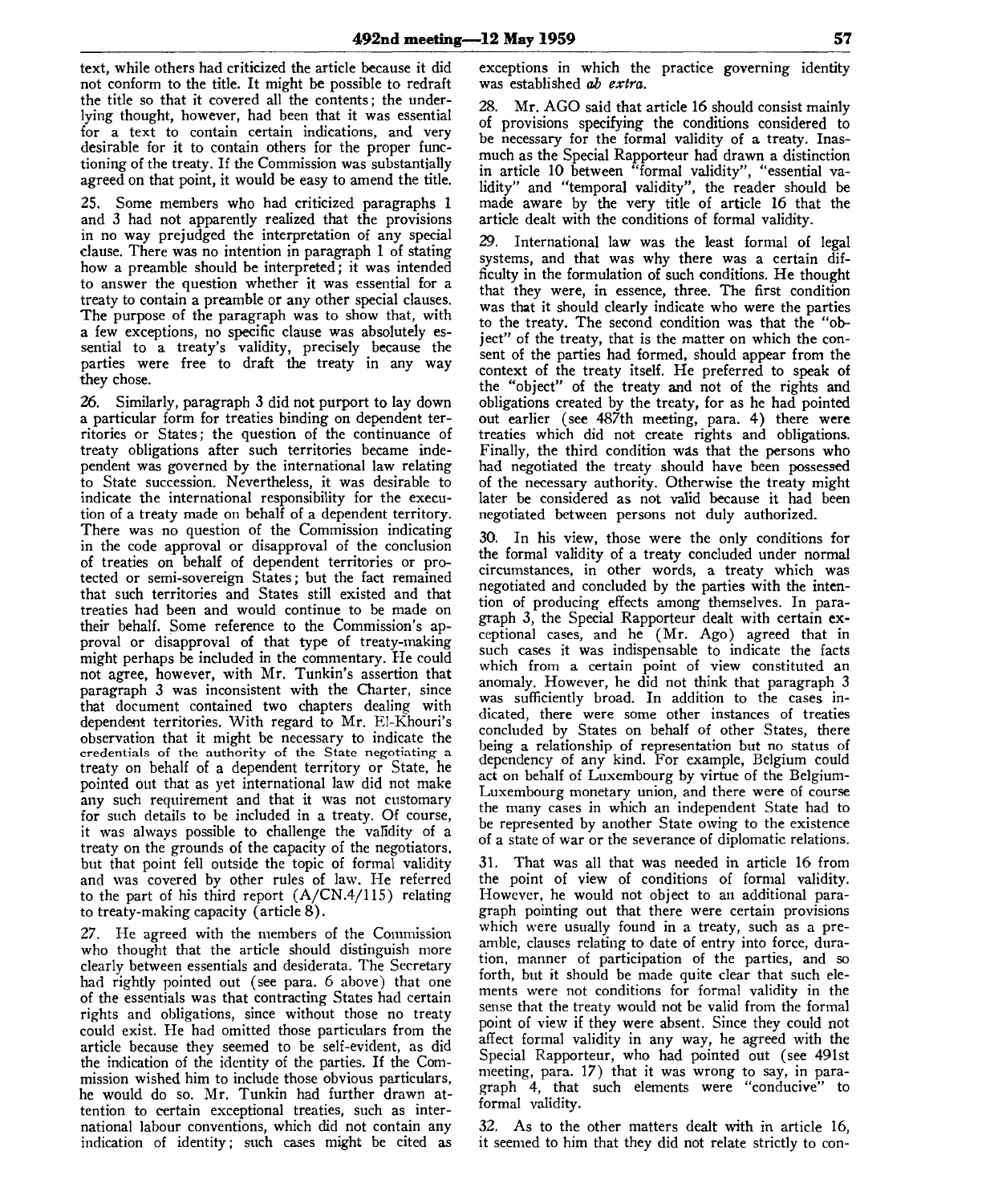ditions of formal validity and should be treated in the articles of the code to which they were relevant.

33. Mr. BARTOS said he could not agree that the question at issue in article 16 was simply that of the conditions affecting the formal, rather than the essential validity of a treaty. It was essential to indicate the parties to a treaty; but the statement that a party was bound by the treaty was a substantive statement. Even the so-called non-essential provisions in paragraph 4, such as the references to the period of duration and the date of entry into force, were matters relating to time limits and, consequently, were substantive rather than formal. With regard to identification of the parties he said that, if the States concerned were not directly indicated, it was an essential juridical requirement to refer to the plenipotentiaries of the States which concluded the treaty. If an intermediary negotiated the treaty, as in the case of a treaty between States having no diplomatic relations with each other, the clause in no appomanc relations with each other, the clause in<br>the treaty indicating the intermediary was not formal. the treaty indicating the intermediary was not formal,<br>but substantive. Mr. Ago had raised the question in put supstantive. Mr. Ago nad raised the question in<br>a somewhat different manner and had distinguished a somewhat different manner and had distinguished<br>between formal and essential validity; however, the very inclusion of the non-essential clauses made them a part of the consent of the parties and showed that they were of the consent of the parties and showed that they were<br>necessary in order to produce certain effects. Those necessary in order to produce certain effects. Those<br>additional or subsidiary clauses were therefore juridical additional of substantly clauses were incredite juridical<br>provisions properly so-called. The distinction between provisions properly so-called. The distinction between<br>formal validity and juridical requirement must be formal validity and juridical requirement must be made according to whether a contractual or a formal provision was involved.

34. He urged the Commission to reflect on the proposition that both the essential and the additional elements of a treaty represented questions of juridical value.

35. Mr. PAL said that, in view of the Chairman's invitation to discuss article 16 as a whole, he had not intended to deal with the merits of individual paragraphs. In spite of the limited invitation, however, the various learned participants, by penetrating analysis, had laboured to improve and refine the texts of the several paragraphs. The interesting and enlightening discussion which had taken place prompted him to make some observations on paragraph 3. There, it should be made clear whether the treaty-making party was the participating State or the State on whose behalf the treaty was made.

36. Article 2 said that the code was confined to treaties between parties having treaty-making capacity. Obviously, the dependent or semi-sovereign States referred to in article 16, paragraph 3, did not have that capacity. Municipal law dealt with a similar situation in different ways. If a person lacked capacity or had defective capacity, his capacity could be supplemented by the capacity of another person, a guardian for example, and that was how a person without capacity could become a party to an agreement. Another solution was that the person not *capax juris* did not enter into the agreement at all but another person having capacity entered into the agreement for the benefit of the person without capacity.

37. If, in paragraph 3, the position was that the State making the treaty was the party to the treaty, then the protected or semi-sovereign State figured in the treaty only as the beneficiary of the treaty. If that was the position, he thought that it should be made clear either in the commentary or in the article itself, for it might be argued from the text as it stood that the dependent or semi-sovereign State was becoming a party to the treaty and that the treaty was therefore binding on it. That, perhaps, was not the position the Commission was contemplating in paragraph 3.

38. Mr. VERDROSS agreed with Mr. Ago that a clear distinction should be drawn between the essential conditions and the desirable elements.

39. With reference to paragraph 2, he observed that not only was no mention made of the names of the parties in treaties approved by the International Labour Conference, but neither were they mentioned in a number of treaties approved by the General Assembly of the United Nations, such as the Convention on the Privileges and Immunities of the United Nations, 1946. The point might be covered by a formula that made an exception for texts adopted under the auspices of an international organization.

40. He felt that some provision along the lines of paragraph 3 would have to be retained. While he agreed with Mr. Tunkin and Mr. Bartos that protectorate relationships were obsolete and would gradually disappear, he supported the Special Rapporteur's statement that two Chapters of the Charter dealt with nonindependent territories and he pointed out that an Administering Authority could certainly conclude treaties on behalf of its Trust Territory.

41. He also supported Mr. Ago's statement (see para. 30 above) concerning treaties concluded by a State on behalf of another, non-dependent State which it could represent in international relations. For example, the Principality of Liechtenstein was not a part of Switzerland and was not dependent on Switzerland, but had a customs union with Switzerland, and Switzerland could conclude certain treaties on behalf of the Principality. He suggested that in paragraph 3, after the words "on behalf of", some such words as "another State, dependent population, population of a Trust Territory" should be used.

42. His most serious objection, however, was to the wording of the first part of paragraph 5. In his view, a treaty could not come into force on signature unless the plenipotentiaries had authority to sign with such effect. That authority might exist by virtue of special full powers not only to sign but to conclude the treaty, or by virtue of a constitutional provision. The Austrian Constitution, for example, provided that ministers had the right to conclude certain treaties, in other words, to sign treaties that entered into force upon signature. He could not agree that, in the absence either of special full powers or of a constitutional provision, a treaty which was silent as to the date of entry into force could be considered *ipso facto* as coming into force from the date of signature.

43. The CHAIRMAN, speaking as Special Rapporteur, accepted the scheme of article 16 suggested by Mr. Ago (see para. 29 above) : First, the object of the treaty must be stated; secondly, the parties to the treaty must be indicated, except in cases where other means existed of ascertaining the parties; and thirdly, there must be some mention of the fact that those signing the treaty were authorized to do so. While the third point certainly applied to a signature which was final, he was not quite sure that it could be extended to the initialling of a treaty or to signature *ad referendum.* In his view such acts did not of themselves commit a Government.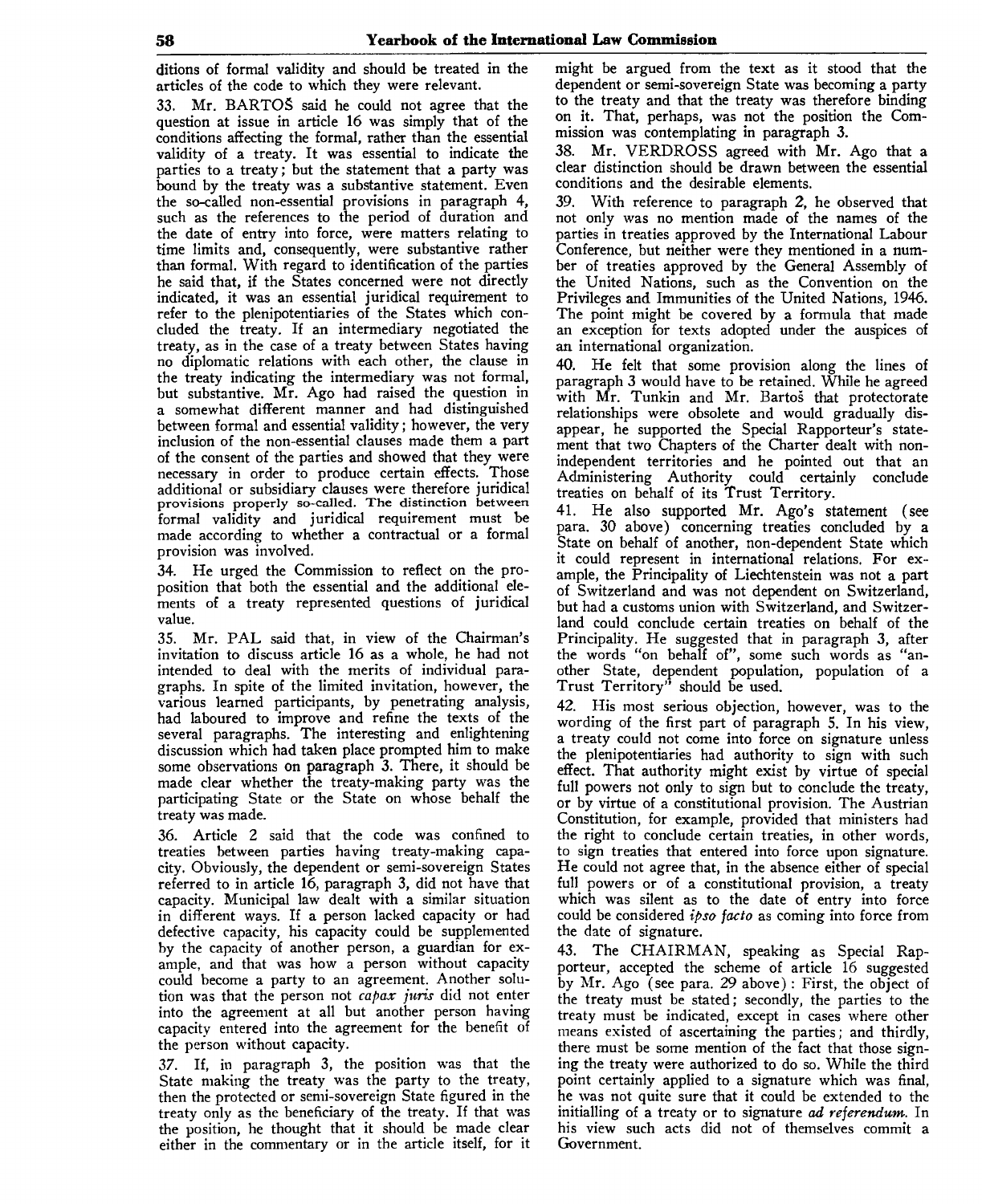44. A number of members of the Commission had referred to paragraph 3. He thought that everyone agreed that a State could by arrangement conclude a treaty on behalf of another independent State (e.g. Switzerland on behalf of Liechtenstein or France on behalf of Monaco and, in time of war, the protecting Power on behalf of a belligerent). While it would probably be sufficient for the purposes of article 16 to use a general formula that would cover all the cases in which a State acted on behalf of a dependent territory, protected or semi-sovereign State, or another independent State, it should be borne in mind that the legal effects were not the same in the different cases. It was clear that a State was responsible for seeing that a treaty it concluded on behalf of a dependent territory or protected State was carried out, but that was not necessarily true in the case of a semi-sovereign State, and was certainly not true where one State acted as the agent of another, independent State. In the last case, he did not think that the State which concluded the treaty could be held responsible if the State on whose behalf it had acted failed to carry out obligations under the treaty.

45. Accordingly, he suggested that the Drafting Committee should prepare an article on the following lines: A first paragraph which would redraft the substance of paragraph 2 in the way indicated by Mr. Ago and which would also deal with all cases of treaties signed on behalf of another State or a dependent territory; a second paragraph corresponding to paragraph 1 of the present text which would state that apart from the conditions set forth in the first paragraph there was no provision that was essential to the formal validity of a treaty; and a third paragraph which would refer to other elements that it was desirable to include in the text of a treaty (existing paragraph 4).

46. The present paragraph 5 should be redrafted and either placed in the commentary or included in the article in terms providing that if the elements referred to as desirable in paragraph 3 of the new article were not contained in the treaty, the resulting situation would have to be considered in the light of other provisions of the draft code, to which the reader could be referred. Paragraph 6 could be dealt with in the commentary.

47. Mr. SANDSTROM agreed with the views expressed by Mr. Ago and with the Special Rapporteur's suggestions. However, he desired clarification on one point. It had been implied during the discussion that it was not enough that a person signing a treaty should have the authority to do so but that such authority had to be indicated in the text of the treaty. He did not think that such an indication was essential.

48. Mr. YOKOTA agreed with the Special Rapporteur's suggestions regarding paragraphs 1, 2, 3 and 4. However, if it was decided to retain the provisions of paragraph 4, those of paragraph 6 should also be retained, since that paragraph too referred to elements which it was desirable to include in a treaty even if not essential.

49. As he had said before (see para. 5 above), paragraph 5 dealt with the legal effects of signature and "temporal validity" and therefore should not be included in the article. If necessary, the substance of paragraph 5 could be dealt with in the commentary to the code.

50. Mr. AGO said in reply to Mr. Sandström that while the conditions for formal validity had to be fulfilled, it was not essential that they should be fulfilled

by the text of the treaty. As to the naming of the parties, he thought Mr. Tunkin had been quite correct in saying (see para. 8 above) that it would suffice if it were clear in one way or another who were the parties to a treaty. Similarly, the essential condition with regard to signature was that those who negotiated the treaty possessed authority to sign. That did not necessarily mean that the text had to contain an indication to that effect. What was essential was that the plenipotentiaries should be duly authorized, and that was a matter which often depended on circumstances. For example, in war-time, military commanders had authority to conclude certain agreements which they would not have under normal conditions.

51. That principle also applied to the ratification of the treaty. A treaty might not be formally valid because it had been ratified by an organ not competent to do so.

52. He agreed with the Chairman's suggestion that any reference to the question of responsibility for performance or non-performance should be omitted from article 16. Accordingly, in connexion with the subjectmatter of paragraph 3, it should be indicated only that a party could act on behalf of another. The article should not enter into the question of responsibility for a violation of the terms of the treaty. In that connexion, he would only observe that, if a State concluded a treaty on behalf of a dependent territory, it was not always certain that that State bore such responsibility. The capacity to conclude a treaty did not necessarily coincide with what might be termed delictual capacity, which was the basis of responsibility.

53. He had one observation to make regarding the use of the word "desirable". It was not the case that certain things were always desirable in the text. An indication of the duration of a treaty was desirable in certain cases but some treaties by their nature excluded such an indication, for example, treaties concluded for the execution of a certain act or arrangement, treaties regarding the disposition of territories, and treaties of peace. Clearly, an indication of duration would, if anything, be undesirable in treaties which were conceived *sub specie aeternitatis.* It would be more prudent to refer to elements which were frequently found in treaties than to elements which were desirable.

54. Finally, he hoped that some of the important points in the latter paragraphs of article 16 would be dealt with in other articles and not simply mentioned in the commentary.

55. The CHAIRMAN, speaking as Special Rapporteur, said that those points were treated in other parts of the code and that there was no question of eliminating them entirely. His suggestion had been to include in article 16 references to the places in the code where they could be found. He fully accepted Mr. Ago's criticism concerning the word "desirable", and he was disposed to accept Mr. Yokota's view (see para. 48 above) that some of the matters mentioned in paragraph 6 should be included among the elements frequently found in the text of a treaty.

56. The only point that remained in doubt was that raised by Mr. Sandström (see para. 47 above). If a plenipotentiary was authorized to sign—and that was essential—was it necessary or not that the text of the treaty should contain a recital of that fact? That was a minor point of substance that might be examined by the Drafting Committee.